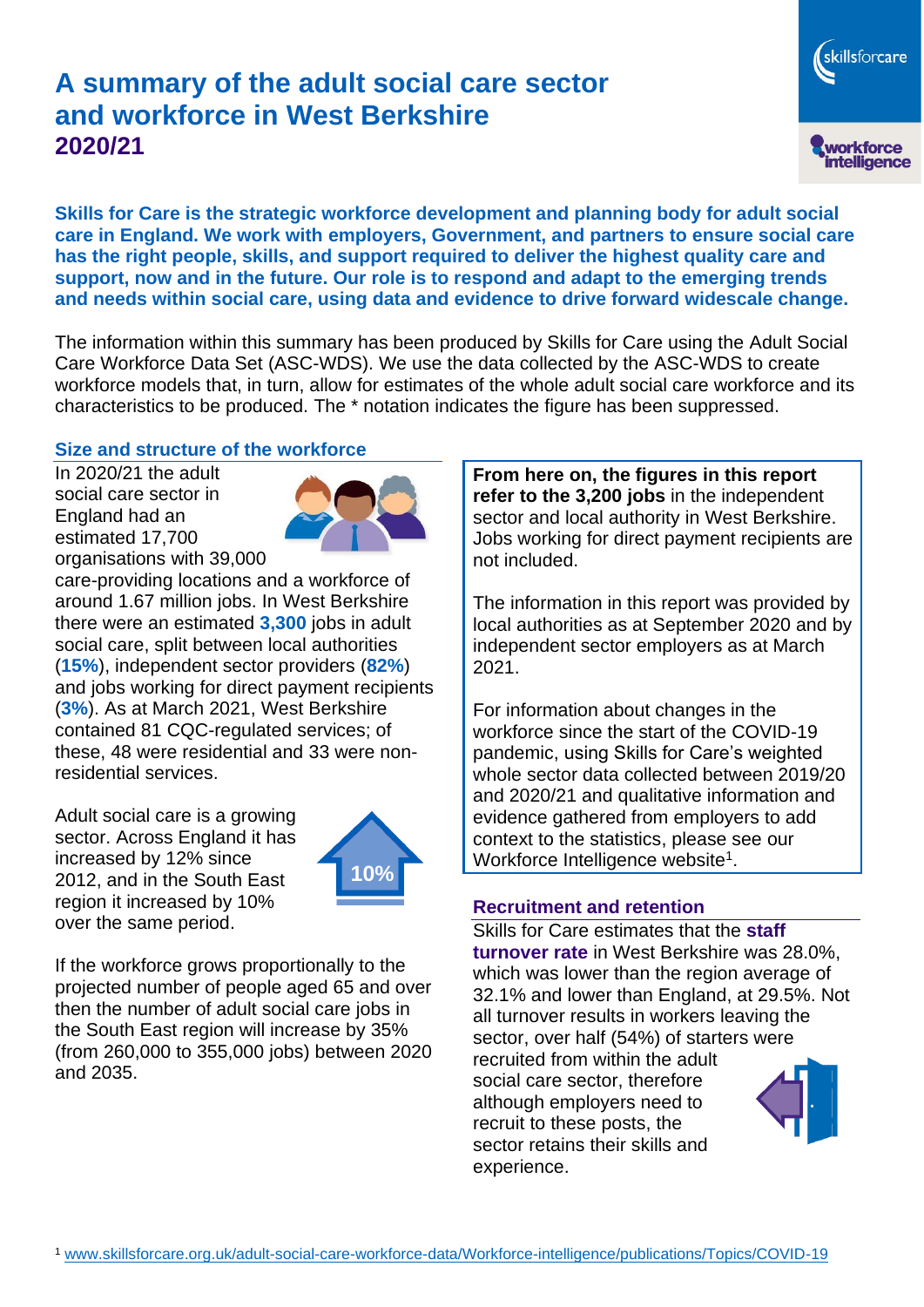Adult social care has an experienced 'core' of workers. Workers in West Berkshire had on average **8.2 years of experience in the sector** and 74% of the workforce had been working in the sector for at least three years.

Using both workforce intelligence evidence and our links with employers and stakeholders across England, we know that recruitment and retention is one of the largest issues faced by employers. We have many resources and tools available to help, for example the 'Values-based recruitment and retention toolkit'<sup>2</sup> and 'Seeing potential: widen your talent pool'. <sup>3</sup> For more information please visit: [www.skillsforcare.org.uk/recruitment-retention](http://www.skillsforcare.org.uk/recruitment-retention)

## **Employment information**

We estimate West Berkshire had **3,200** adult social care jobs employed in the local authority and independent sectors. These included 325 managerial roles, 150 regulated professionals, 2,300 direct care (including 2,000 care workers), and 425 othernon-care proving roles.

The average number of **sickness days** taken in the last year in West Berkshire was 6.3, (8.7 in South East and 9.5 across England). With an estimated directly employed workforce of 2,900, this would mean employers in West Berkshire lost approximately **18,000 days to sickness in 2020/21**. In England levels of staff sickness have nearly doubled over the course of the pandemic between 2019/20 and 2020/21, in total around 6 million extra days were lost to sickness than in the year before.

Less than a quarter (16%) of the workforce in West Berkshire were on zero-hours contracts. Around two thirds (66%) of the workforce usually worked full-time hours and 34% were part-time.

# **Chart 1. Proportion of workers on zero hours contracts by area**

**England** South East West Berkshire



## **Workforce demographics**

The majority (76%) of the workforce in West Berkshire were female, and the average age was 42.3 years old. Workers



aged 24 and under made up 12% of the workforce and workers aged over 55 represented 23%. Given this age profile approximately 750 people will be reaching retirement age in the next 10 years.

Nationality varied by region, in England 83% of the workforce identified as British, while in the South East region this was 77%. An estimated 74% of the workforce in West Berkshire identified as British, 19% identified as of an EU nationality and 7% a non-EU nationality, therefore there was a higher reliance on EU than non-EU workers.

#### **Pay**



Table 1 shows the full-time equivalent annual or hourly pay rate of selected job roles in West Berkshire (area), South East (region) and England. All figures

represent the independent sector as at March 2021, except social workers which represent the local authority sector as at September 2020. At the time of analysis, the National Living Wage was £8.72.

#### **Table 1. Average pay rate of selected job roles by area**

|                                 | England | Region  | Area    |
|---------------------------------|---------|---------|---------|
| Full-time equivalent annual pay |         |         |         |
| Social Worker <sup>t</sup>      | £37,100 | £37,500 | £41,100 |
| Registered nurse                | £33,600 | £35,000 | £33,700 |
| Hourly pay                      |         |         |         |
| National Living<br>Wage         | £8.72   | £8.72   | £8.72   |
| Senior care worker              | £10.00  | £10.22  | £10.27  |
| Care worker                     | £9.29   | £9.46   | £9.58   |
| Support and<br>outreach         | £9.53   | £9.62   | £9.63   |

†Local authority social workers only.

Please note that pay varies by sector, with local authority pay generally being higher than independent sector pay.

[www.skillsforcare.org.uk/vba](http://www.skillsforcare.org.uk/vba)